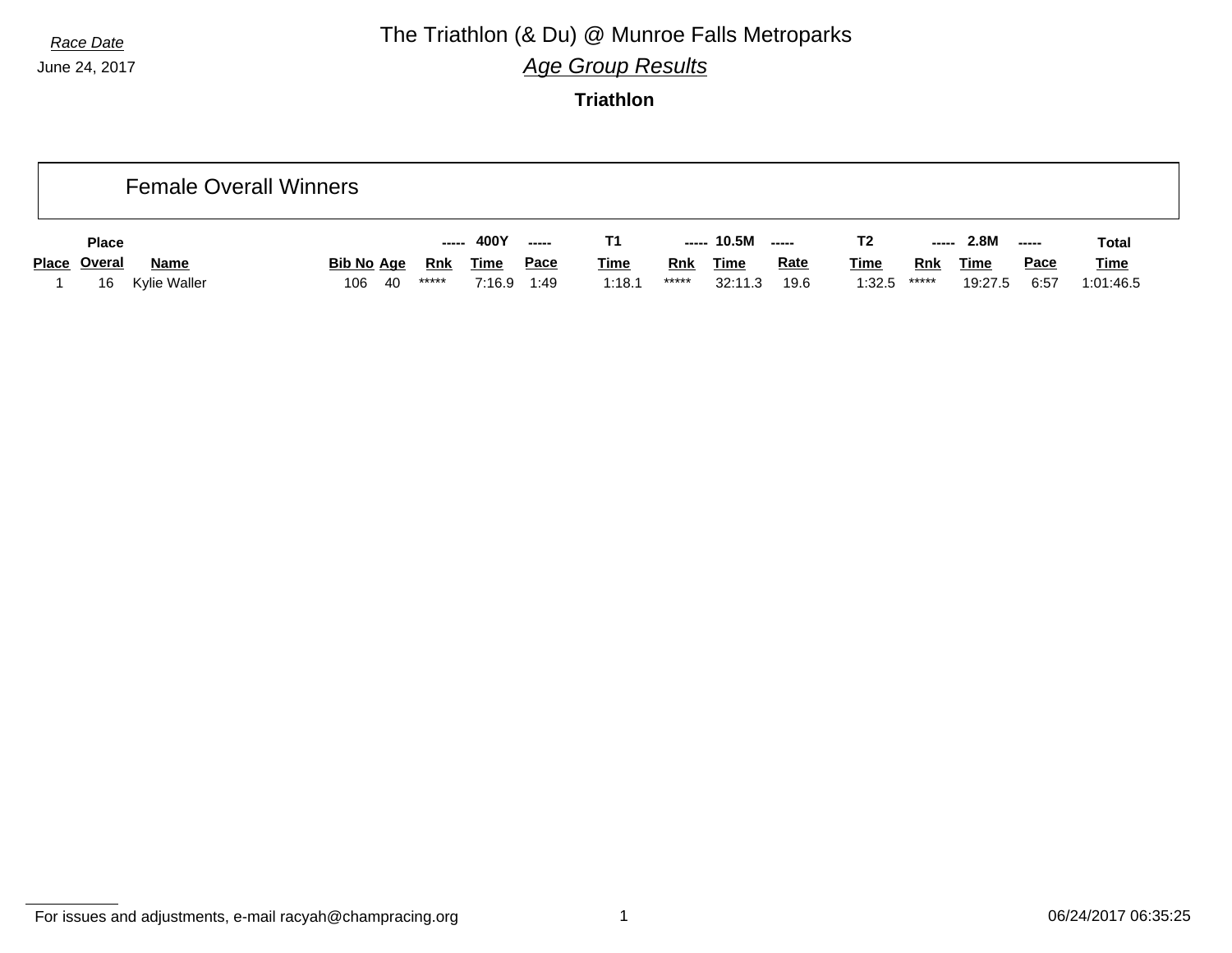## *Race Date* **The Triathlon (& Du) @ Munroe Falls Metroparks**

*Age Group Results*

|              |               | Female 19 to 24      |                   |    |             |             |        |                |            |             |             |                |                |             |       |              |
|--------------|---------------|----------------------|-------------------|----|-------------|-------------|--------|----------------|------------|-------------|-------------|----------------|----------------|-------------|-------|--------------|
|              | <b>Place</b>  |                      |                   |    | -----       | 400Y        | ------ | T <sub>1</sub> | -----      | 10.5M       | -----       | T <sub>2</sub> | -----          | 2.8M        | ----- | <b>Total</b> |
| <b>Place</b> | <b>Overal</b> | <b>Name</b>          | <b>Bib No Age</b> |    | Rnk         | <b>Time</b> | Pace   | <b>Time</b>    | <b>Rnk</b> | <b>Time</b> | <b>Rate</b> | <b>Time</b>    | <b>Rnk</b>     | <b>Time</b> | Pace  | <b>Time</b>  |
|              | 62            | <b>Cassie Nemeth</b> | 69                | 20 | -1          | 8:40.8      | 2:10   | 2:21.1         | -1         | 42:56.8     | 14.7        | 1:53.0         | 2              | 21:13.9     | 7:35  | 1:17:05.7    |
| 2            | 63            | Justina Stanislaw    | 93                | 20 | 3           | 10:07.8     | 2:32   | 2:35.8         | 2          | 44:10.3     | 14.3        | 1:05.7         | -1             | 19:17.5     | 6:53  | 1:17:17.3    |
| 3            | 93            | Faith Goforth        | 31                | 20 | 2           | 9:52.0      | 2:28   | 2:51.2         | 3          | 52:08.0     | 12.1        | 2:01.7         | 3              | 38:46.0     | 13:51 | 1:45:39.2    |
|              |               | Female 25 to 29      |                   |    |             |             |        |                |            |             |             |                |                |             |       |              |
|              | <b>Place</b>  |                      |                   |    | -----       | 400Y        | -----  | T <sub>1</sub> | -----      | 10.5M       | -----       | T <sub>2</sub> | -----          | 2.8M        | ----- | <b>Total</b> |
| <b>Place</b> | <b>Overal</b> | <b>Name</b>          | <b>Bib No Age</b> |    | <b>Rnk</b>  | <b>Time</b> | Pace   | <b>Time</b>    | Rnk        | <b>Time</b> | Rate        | <b>Time</b>    | Rnk            | Time        | Pace  | Time         |
| 1            | 23            | Brenna Lanigan       | 135               | 26 | $\mathbf 1$ | 7:31.4      | 1:53   | 37:04.7        |            |             |             | 1:31.3         | $\mathbf{1}$   | 18:50.1     | 6:44  | 1:04:57.6    |
| 2            | 58            | <b>Emily Biller</b>  | 10                | 25 | 3           | 9:38.9      | 2:25   | 3:08.7         | -1         | 40:19.1     | 15.6        | 1:08.3         | 2              | 21:48.3     | 7:47  | 1:16:03.6    |
| 3            | 76            | Brooke Jividen       | 44                | 25 | 2           | 8:04.0      | 2:01   | 2:46.1         | 2          | 44:36.4     | 14.1        | 1:17.0         | 4              | 27:19.5     | 9:45  | 1:24:03.2    |
| 4            | 80            | Sylvina Tatro        | 101               | 29 | 4           | 12:20.9     | 3:05   | 3:49.3         | 3          | 46:37.6     | 13.5        | 1:15.6         | 3              | 23:05.8     | 8:15  | 1:27:09.3    |
|              |               | Female 30 to 34      |                   |    |             |             |        |                |            |             |             |                |                |             |       |              |
|              | <b>Place</b>  |                      |                   |    | -----       | 400Y        | -----  | T <sub>1</sub> | -----      | 10.5M       | -----       | T <sub>2</sub> | -----          | 2.8M        | ----- | <b>Total</b> |
| <b>Place</b> | Overal        | Name                 | <b>Bib No Age</b> |    | <b>Rnk</b>  | <b>Time</b> | Pace   | <b>Time</b>    | <b>Rnk</b> | <b>Time</b> | <b>Rate</b> | <b>Time</b>    | <b>Rnk</b>     | Time        | Pace  | <b>Time</b>  |
| 1            | 22            | Helen Rodriguez      | 77                | 33 | -1          | 6:59.8      | 1:45   | 1:26.5         | -1         | 33:24.2     | 18.9        | 0:59.7         | $\overline{2}$ | 21:33.5     | 7:42  | 1:04:24.0    |
| 2            | 49            | Maggie Sponseller    | 92                | 32 | 3           | 9:42.7      | 2:26   | 1:54.2         | 3          | 41:07.0     | 15.3        | 0:42.8         | $\mathbf{1}$   | 18:45.3     | 6:42  | 1:12:12.3    |
| 3            | 60            | <b>Ashley Carr</b>   | 15                | 32 | 2           | 8:15.1      | 2:04   | 2:44.5         | 2          | 40:06.9     | 15.7        | 2:25.0         | 3              | 23:28.7     | 8:23  | 1:17:00.5    |
| 4            | 94            | <b>Trina Salem</b>   | 81                | 33 | 5           | 11:21.1     | 2:50   | 4:51.4         | 5          | :02:24.9    | 10.1        | 2:26.6         | 4              | 26:31.2     | 9:28  | 1:47:35.4    |
| 5            | 99            | Laura Schleder       | 82                | 30 | 4           | 9:49.4      | 2:27   | 2:57.6         |            | 59:26.2     | 10.6        | 1:09.1         |                | 43:34.2     | 15:34 | 1:56:56.7    |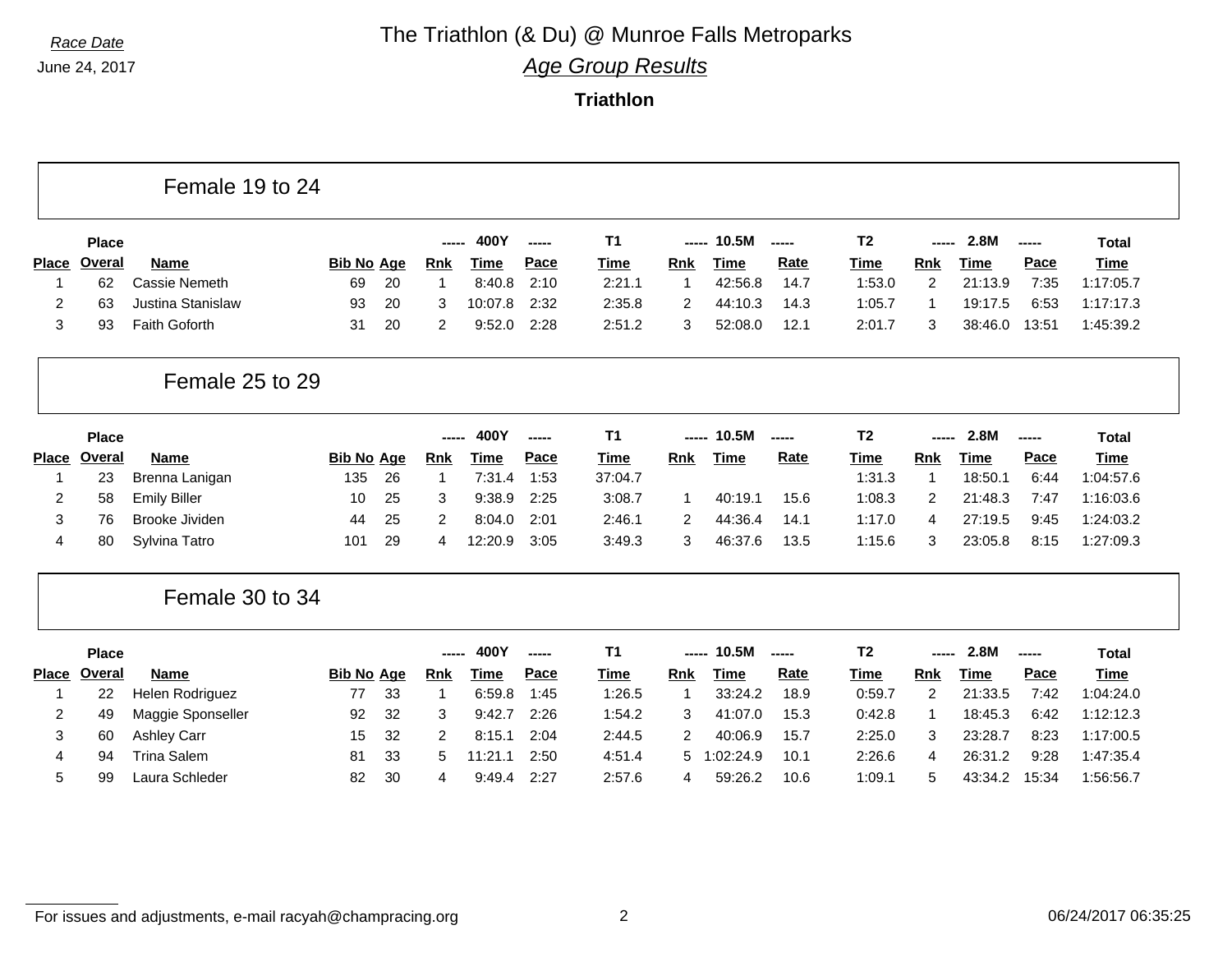#### *Race Date* **The Triathlon (& Du) @ Munroe Falls Metroparks** *Age Group Results*

**Triathlon**

|                |               | Female 35 to 39      |                   |    |              |             |        |                |                |             |                          |                |                |             |       |              |
|----------------|---------------|----------------------|-------------------|----|--------------|-------------|--------|----------------|----------------|-------------|--------------------------|----------------|----------------|-------------|-------|--------------|
|                | <b>Place</b>  |                      |                   |    | -----        | 400Y        | -----  | <b>T1</b>      | -----          | 10.5M       | $\overline{\phantom{a}}$ | T <sub>2</sub> | -----          | 2.8M        | ----- | <b>Total</b> |
| <b>Place</b>   | Overal        | <b>Name</b>          | <b>Bib No Age</b> |    | Rnk          | <b>Time</b> | Pace   | <b>Time</b>    | Rnk            | Time        | Rate                     | <b>Time</b>    | Rnk            | <b>Time</b> | Pace  | <b>Time</b>  |
| -1             | 28            | Kimberly Raplenovich | 72                | 36 | 2            | 8:19.7      | 2:05   | 1:26.2         | $\mathbf 1$    | 34:47.1     | 18.1                     | 1:22.7         | 1              | 20:53.9     | 7:28  | 1:06:49.8    |
| 2              | 39            | Jamie Elwell         | 24                | 36 | $\mathbf 1$  | 6:18.1      | 1:35   | 1:44.4         | 2              | 36:26.0     | 17.3                     | 0:58.3         | 3              | 25:06.7     | 8:58  | 1:10:33.7    |
| 3              | 64            | <b>Teresa Crane</b>  | 17                | 39 | 5            | 11:15.8     | 2:49   | 2:43.9         | 3              | 41:12.6     | 15.3                     | 1:14.6         | $\overline{2}$ | 21:32.0     | 7:41  | 1:17:59.1    |
| 4              | 88            | Sarah Stevens        | 95                | 38 | 3            | 10:20.5     | 2:35   | 3:03.5         | 5              | 51:20.2     | 12.3                     | 1:39.5         | 5              | 29:39.4     | 10:35 | 1:36:03.2    |
| 5              | 90            | Michele Zumpano      | 110               | 35 | 4            | 10:34.9     | 2:39   | 7:50.5         | $\overline{4}$ | 50:05.7     | 12.6                     | 4:37.9         | 4              | 27:35.9     | 9:51  | 1:40:45.1    |
|                |               | Female 40 to 44      |                   |    |              |             |        |                |                |             |                          |                |                |             |       |              |
|                | <b>Place</b>  |                      |                   |    | -----        | 400Y        | -----  | T <sub>1</sub> | -----          | 10.5M       | ------                   | T <sub>2</sub> | -----          | 2.8M        | ----- | <b>Total</b> |
| <b>Place</b>   | <b>Overal</b> | Name                 | <b>Bib No Age</b> |    | <b>Rnk</b>   | <b>Time</b> | Pace   | <b>Time</b>    | <b>Rnk</b>     | <b>Time</b> | Rate                     | <b>Time</b>    | <b>Rnk</b>     | <b>Time</b> | Pace  | <b>Time</b>  |
| -1             | 42            | Elizabeth Snyder     | 89                | 42 | 2            | 8:01.5      | 2:00   | 2:32.6         | $\mathbf{1}$   | 37:04.1     | 17.0                     | 1:55.9         | $\mathbf{1}$   | 21:24.1     | 7:39  | 1:10:58.4    |
| $\overline{2}$ | 46            | Melissa Love         | 56                | 44 | $\mathbf 1$  | 7:07.2      | 1:47   | 2:01.7         | 2              | 37:52.3     | 16.6                     | 1:01.0         | $\overline{2}$ | 23:18.8     | 8:19  | 1:11:21.1    |
| 3              | 83            | <b>Brandy Seitz</b>  | 86                | 44 | 4            | 12:37.4     | 3:09   | 3:10.2         | 3              | 39:06.3     | 16.1                     | 2:12.9         | 3              | 31:47.7     | 11:21 | 1:28:54.5    |
| 4              | 89            | <b>Stacy Murphy</b>  | 66                | 43 | 3            | 9:44.8      | 2:26   | 3:39.1         | 4              | 47:09.4     | 13.4                     | 2:51.1         | 4              | 35:08.9     | 12:33 | 1:38:33.5    |
|                |               | Female 45 to 49      |                   |    |              |             |        |                |                |             |                          |                |                |             |       |              |
|                | <b>Place</b>  |                      |                   |    | -----        | 400Y        | ------ | T <sub>1</sub> | -----          | 10.5M       | ------                   | T <sub>2</sub> | -----          | 2.8M        | ----- | <b>Total</b> |
| <b>Place</b>   | <b>Overal</b> | <b>Name</b>          | <b>Bib No Age</b> |    | <b>Rnk</b>   | <b>Time</b> | Pace   | <b>Time</b>    | <b>Rnk</b>     | <b>Time</b> | Rate                     | <b>Time</b>    | <b>Rnk</b>     | <b>Time</b> | Pace  | <b>Time</b>  |
| -1             | 27            | Julie Buckeye        | 131               | 45 | $\mathbf{1}$ | 6:09.0      | 1:32   | 1:42.5         | $\mathbf{1}$   | 35:36.1     | 17.7                     | 1:16.1         | $\mathbf{1}$   | 22:03.1     | 7:53  | 1:06:47.0    |
| $\overline{c}$ | 55            | Andrea LeBlond       | 52                | 46 | 2            | 9:01.4      | 2:15   | 1:51.6         | 2              | 38:23.6     | 16.4                     | 1:54.8         | 3              | 23:54.9     | 8:32  | 1:15:06.5    |
| 3              | 59            | Diane Downey         | 133               | 46 | 4            | 10:16.4     | 2:34   | 2:08.5         | 3              | 38:51.9     | 16.2                     | 1:41.1         | $\overline{2}$ | 23:14.9     | 8:18  | 1:16:13.0    |
| 4              | 85            | Kristin Anderson     | 3                 | 49 | 5            | 12:20.8     | 3:05   | 3:15.7         | $\overline{4}$ | 42:53.9     | 14.7                     | 3:00.3         | 5              | 30:24.3     | 10:51 | 1:31:55.2    |
|                | 86            | <b>Kelly Roberts</b> | 76                | 47 | 7            | 12:29.4     | 3:07   | 3:08.9         | 5              | 47:46.8     | 13.2                     | 2:06.2         | 4              | 28:21.4     | 10:08 | 1:33:52.8    |
| 5              |               |                      |                   |    |              |             |        |                |                |             |                          |                |                |             |       |              |

For issues and adjustments, e-mail racyah@champracing.org 3 3 06/24/2017 06:35:26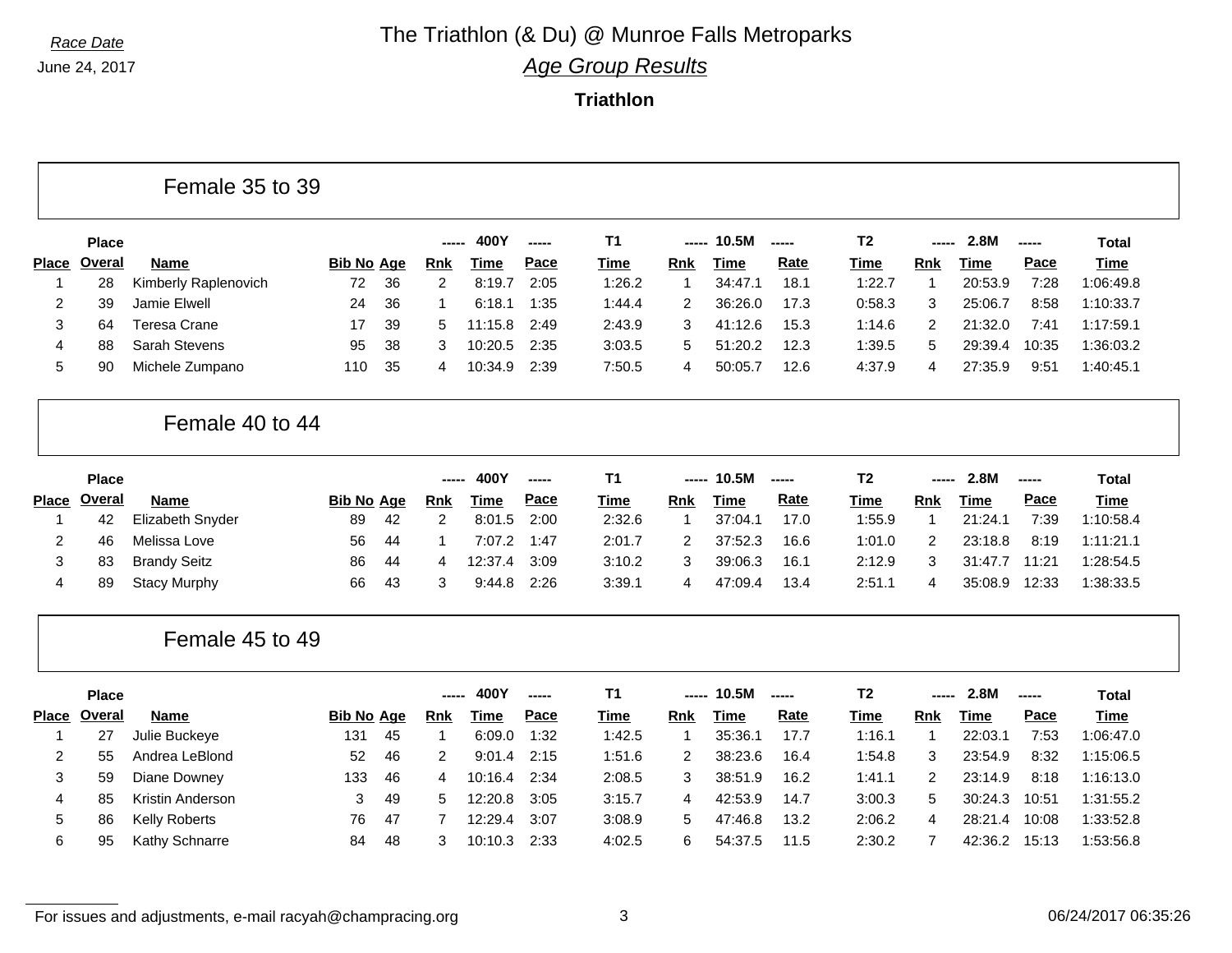### *Race Date* **The Triathlon (& Du) @ Munroe Falls Metroparks**

*Age Group Results*

**Triathlon**

|                         |               | Female 45 to 49                         |                         |    |                 |                        |              |                |                |                     |              |                       |                |                        |               |                          |
|-------------------------|---------------|-----------------------------------------|-------------------------|----|-----------------|------------------------|--------------|----------------|----------------|---------------------|--------------|-----------------------|----------------|------------------------|---------------|--------------------------|
|                         | <b>Place</b>  |                                         |                         |    |                 | 400Y                   | -----        | T <sub>1</sub> | -----          | 10.5M               | -----        | T <sub>2</sub>        | -----          | 2.8M                   | -----         | <b>Total</b>             |
| Place<br>$\overline{7}$ | Overal<br>101 | <b>Name</b><br><b>Heather Gallagher</b> | <b>Bib No Age</b><br>26 | 48 | <b>Rnk</b><br>6 | <b>Time</b><br>12:26.0 | Pace<br>3:07 | Time<br>4:42.7 | Rnk            | Time<br>7 1:09:46.4 | Rate<br>9.03 | <b>Time</b><br>1:52.5 | Rnk<br>6       | <b>Time</b><br>37:02.6 | Pace<br>13:14 | <b>Time</b><br>2:05:50.4 |
|                         |               |                                         |                         |    |                 |                        |              |                |                |                     |              |                       |                |                        |               |                          |
|                         |               | Female 50 to 54                         |                         |    |                 |                        |              |                |                |                     |              |                       |                |                        |               |                          |
|                         | <b>Place</b>  |                                         |                         |    | ------          | 400Y                   | -----        | T <sub>1</sub> | -----          | 10.5M               | -----        | T <sub>2</sub>        | -----          | 2.8M                   | -----         | Total                    |
| <b>Place</b>            | <b>Overal</b> | <b>Name</b>                             | <b>Bib No Age</b>       |    | <b>Rnk</b>      | <b>Time</b>            | Pace         | <b>Time</b>    | <b>Rnk</b>     | <b>Time</b>         | Rate         | <b>Time</b>           | Rnk            | <b>Time</b>            | Pace          | <b>Time</b>              |
| 1                       | 34            | Kellie Strang                           | 97                      | 50 | 5               | 9:57.9                 | 2:29         | 2:05.4         | -1             | 31:21.2             | 20.1         | 1:19.9                | 2              | 23:30.1                | 8:24          | 1:08:14.6                |
| $\overline{2}$          | 38            | Natalie Wakulchik                       | 105                     | 52 | 4               | 9:03.1                 | 2:16         | 1:24.3         | 2              | 36:03.1             | 17.5         | 1:58.5                | 1              | 21:17.6                | 7:36          | 1:09:46.8                |
| 3                       | 44            | Jackie Miotto                           | 65                      | 51 | $\overline{2}$  | 7:22.5                 | 1:51         | 1:50.6         | 3              | 36:15.6             | 17.4         | 1:51.4                | 3              | 23:47.4                | 8:30          | 1:11:07.7                |
| 4                       | 57            | Denise Douglas                          | 132                     | 53 | 3               | 8:55.2                 | 2:14         | 2:10.3         | 4              | 37:54.0             | 16.6         | 1:41.5                | 5              | 24:44.3                | 8:50          | 1:15:25.4                |
| 5                       | 65            | Pamela LeRose                           | 54                      | 53 | 1               | 7:03.8                 | 1:46         | 2:45.6         | 5              | 41:02.3             | 15.4         | 2:28.4                | 6              | 25:11.2                | 9:00          | 1:18:31.4                |
| 6                       | 78            | <b>Isabel Farnsworth</b>                | 25                      | 50 | $\overline{7}$  | 12:05.7                | 3:01         | 3:08.8         | 6              | 41:46.4             | 15.1         | 1:43.0                | $\overline{7}$ | 26:05.8                | 9:19          | 1:24:49.9                |
| $\overline{7}$          | 79            | Loretta Harland                         | 35                      | 52 | 6               | 11:16.0                | 2:49         | 2:34.1         | 9              | 45:48.1             | 13.8         | 2:00.9                | $\overline{4}$ | 23:51.6                | 8:31          | 1:25:30.8                |
| 8                       | 82            | Jo Levine                               | 55                      | 54 | 8               | 13:01.2                | 3:15         | 3:40.9         | 8              | 43:50.2             | 14.4         | 1:05.3                | 8              | 26:42.5                | 9:32          | 1:28:20.3                |
| 9                       | 87            | <b>Kelly Myers</b>                      | 67                      | 51 | 9               | 14:01.7                | 3:30         | 3:49.5         | $\overline{7}$ | 43:16.7             | 14.6         | 2:32.3                | 9              | 32:06.1                | 11:28         | 1:35:46.6                |
| 10                      | 96            | Melinda Rostron                         | 78                      | 52 | 10              | 14:02.9                | 3:31         | 4:59.7         | 10             | 58:00.2             | 10.9         | 1:56.6                | 10             | 35:30.9                | 12:41         | 1:54:30.4                |
|                         |               | Female 55 to 59                         |                         |    |                 |                        |              |                |                |                     |              |                       |                |                        |               |                          |
|                         | <b>Place</b>  |                                         |                         |    |                 | 400Y                   | -----        | T <sub>1</sub> | -----          | 10.5M               | -----        | T <sub>2</sub>        | -----          | 2.8M                   | -----         | <b>Total</b>             |
| <b>Place</b>            | Overal        | <b>Name</b>                             | <b>Bib No Age</b>       |    | <b>Rnk</b>      | <b>Time</b>            | Pace         | <b>Time</b>    | Rnk            | <b>Time</b>         | <b>Rate</b>  | Time                  | Rnk            | <b>Time</b>            | Pace          | <b>Time</b>              |
| $\mathbf 1$             | 20            | Joy Salberg                             | 80                      | 55 | 1               | 7:54.7                 | 1:59         | 1:27.5         | $\mathbf{1}$   | 32:15.4             | 19.5         | 1:12.0                | $\mathbf{1}$   | 21:06.3                | 7:32          | 1:03:56.1                |
| $\overline{2}$          | 77            | Lorri Helbig                            | 37                      | 57 | 3               | 14:10.2                | 3:33         | 3:27.5         | $\overline{2}$ | 41:25.9             | 15.2         | 1:49.6                | 2              | 23:34.9                | 8:25          | 1:24:28.2                |
| 3                       | 84            | Deb Gargiulo                            | 27                      | 57 |                 | 5 1:02:51.1 15:43      |              |                | 3              | 46:46.0             | 13.5         |                       | 3              | 29:27.6                | 10:31         | 1:29:27.8                |
| 4                       | 91            | Shianne Eagleheart                      | 23                      | 59 | 2               | 13:20.7                | 3:20         | 5:37.5         | 4              | 47:46.9             | 13.2         | 1:53.0                | $\overline{4}$ | 32:30.1                | 11:36         | 1:41:08.3                |

For issues and adjustments, e-mail racyah@champracing.org 4 06/24/2017 06:35:27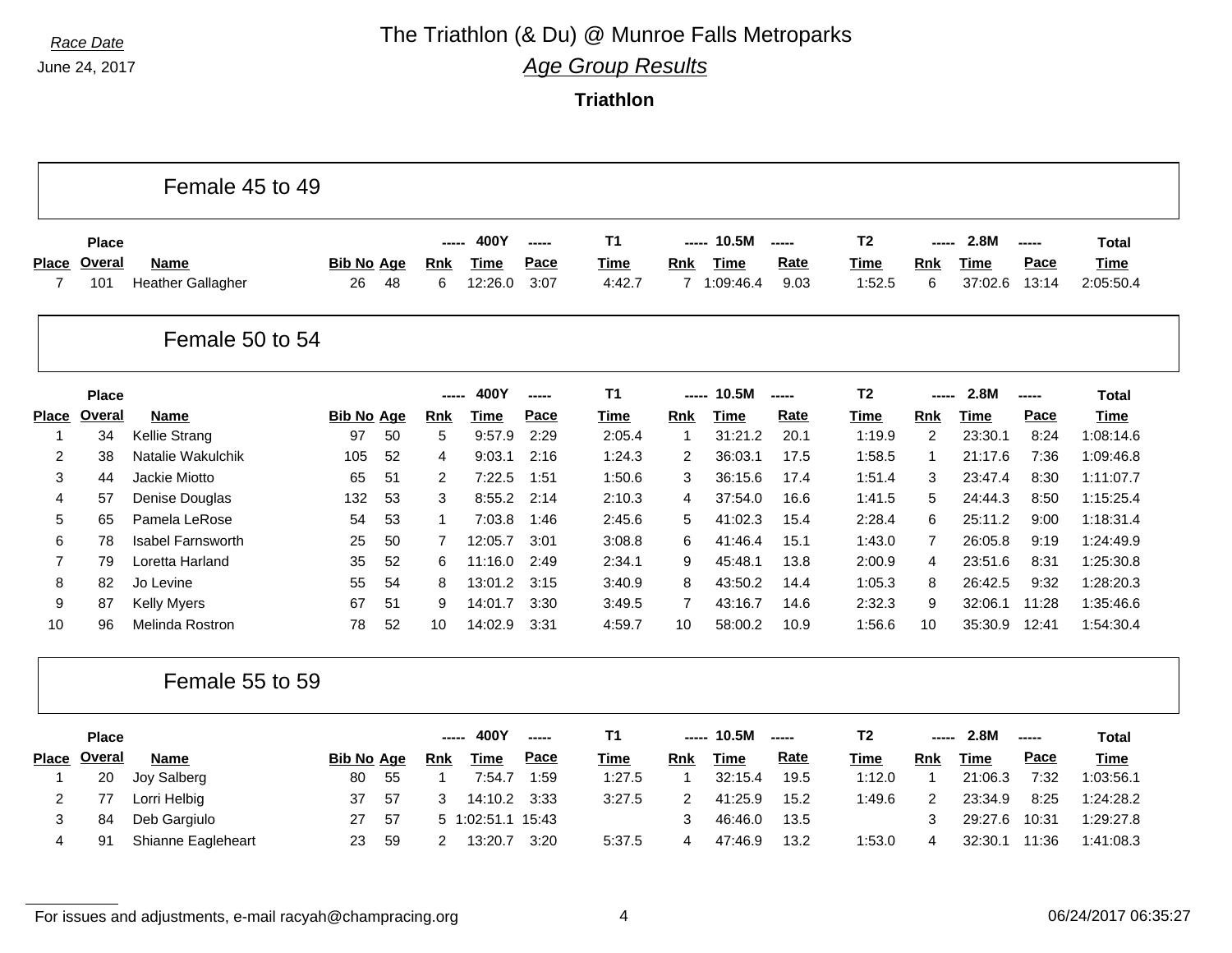### *Race Date* **The Triathlon (& Du) @ Munroe Falls Metroparks**

*Age Group Results*

|                   |                              | Female 55 to 59               |                               |                                                     |              |                                    |                                                                                                                                     |                                         |                                                                                                                                                                                                                                                                                                                                                                                                                                                                                                                                                                           |                                   |
|-------------------|------------------------------|-------------------------------|-------------------------------|-----------------------------------------------------|--------------|------------------------------------|-------------------------------------------------------------------------------------------------------------------------------------|-----------------------------------------|---------------------------------------------------------------------------------------------------------------------------------------------------------------------------------------------------------------------------------------------------------------------------------------------------------------------------------------------------------------------------------------------------------------------------------------------------------------------------------------------------------------------------------------------------------------------------|-----------------------------------|
| <b>Place</b><br>5 | <b>Place</b><br>Overal<br>98 | <b>Name</b><br>Vicki Schooley | <b>Bib No Age</b><br>56<br>85 | 400Y<br>-----<br><u>Time</u><br>Rnk<br>15:03.0<br>4 | Pace<br>3:46 | <b>T1</b><br><b>Time</b><br>5:25.0 | 10.5M<br>-----<br><b>Rate</b><br>Rnk<br>Time<br>53:26.2<br>11.8<br>5                                                                | T <sub>2</sub><br><b>Time</b><br>1:38.4 | 2.8M<br>-----<br>-----<br><b>Pace</b><br><b>Rnk</b><br>Time<br>5<br>40:28.0<br>14:27                                                                                                                                                                                                                                                                                                                                                                                                                                                                                      | <b>Total</b><br>Time<br>1:56:00.8 |
|                   |                              | Female 60 to 64               |                               |                                                     |              |                                    |                                                                                                                                     |                                         |                                                                                                                                                                                                                                                                                                                                                                                                                                                                                                                                                                           |                                   |
| <b>Place</b>      | <b>Place</b><br>Overal<br>71 | <b>Name</b><br>Nancy Raykov   | Bib No Age<br>73<br>63        | $--- 400Y$<br><u>Time</u><br>Rnk<br>10:23.4         | Pace<br>2:36 | <b>T1</b><br><b>Time</b><br>3:11.0 | $--- 10.5M$<br>$\begin{array}{ccc} \texttt{---} & \texttt{---} \end{array}$<br><b>Rate</b><br><u>Rnk</u><br>Time<br>40:12.2<br>15.7 | T <sub>2</sub><br><u>Time</u><br>1:45.8 | 2.8M<br>-----<br>$\begin{array}{c} \multicolumn{3}{c}{} & \multicolumn{3}{c}{} & \multicolumn{3}{c}{} \\ \multicolumn{3}{c}{} & \multicolumn{3}{c}{} & \multicolumn{3}{c}{} & \multicolumn{3}{c}{} \\ \multicolumn{3}{c}{} & \multicolumn{3}{c}{} & \multicolumn{3}{c}{} & \multicolumn{3}{c}{} \\ \multicolumn{3}{c}{} & \multicolumn{3}{c}{} & \multicolumn{3}{c}{} & \multicolumn{3}{c}{} \\ \multicolumn{3}{c}{} & \multicolumn{3}{c}{} & \multicolumn{3}{c}{} & \multicolumn{3}{c}{} \\ \multicolumn$<br><b>Pace</b><br><b>Rnk</b><br><b>Time</b><br>9:21<br>26:11.1 | Total<br><u>Time</u><br>1:21:43.6 |

For issues and adjustments, e-mail racyah@champracing.org 5 6 06/24/2017 06:35:27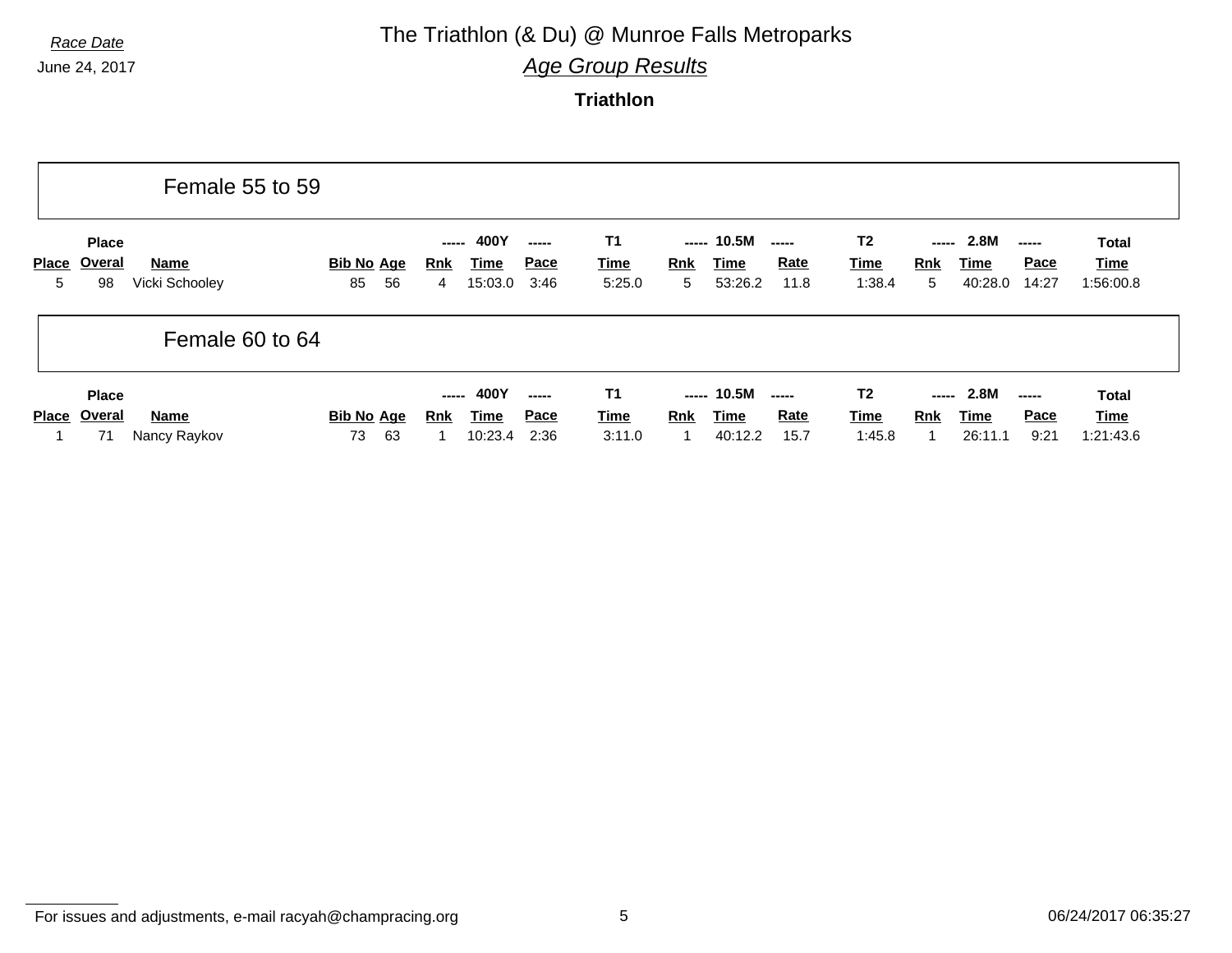## *Race Date* **The Triathlon (& Du) @ Munroe Falls Metroparks**

*Age Group Results*

**Triathlon**

|                     | <b>Male Overall Winners</b> |                   |    |        |             |               |             |            |                   |             |             |            |             |             |              |
|---------------------|-----------------------------|-------------------|----|--------|-------------|---------------|-------------|------------|-------------------|-------------|-------------|------------|-------------|-------------|--------------|
| <b>Place</b>        |                             |                   |    | ------ | 400Y        | $\frac{1}{2}$ |             |            | ----- 10.5M ----- |             | T2          | -----      | 2.8M        | $--- -$     | <b>Total</b> |
| <b>Place Overal</b> | <b>Name</b>                 | <b>Bib No Age</b> |    | Rnk    | <b>Time</b> | <u>Pace</u>   | <b>Time</b> | <b>Rnk</b> | <b>Time</b>       | <b>Rate</b> | <u>Time</u> | <b>Rnk</b> | <b>Time</b> | <u>Pace</u> | <b>Time</b>  |
|                     | <b>Brandt Stiggins</b>      | 96                | 36 | *****  | 6:42.7      | 1:41          | 1:08.6      | *****      | 26:46.4           | 23.5        | 0:49.0      | *****      | 15:39.7     | 5:35        | 51:06.6      |

For issues and adjustments, e-mail racyah@champracing.org 6 06/24/2017 06:35:27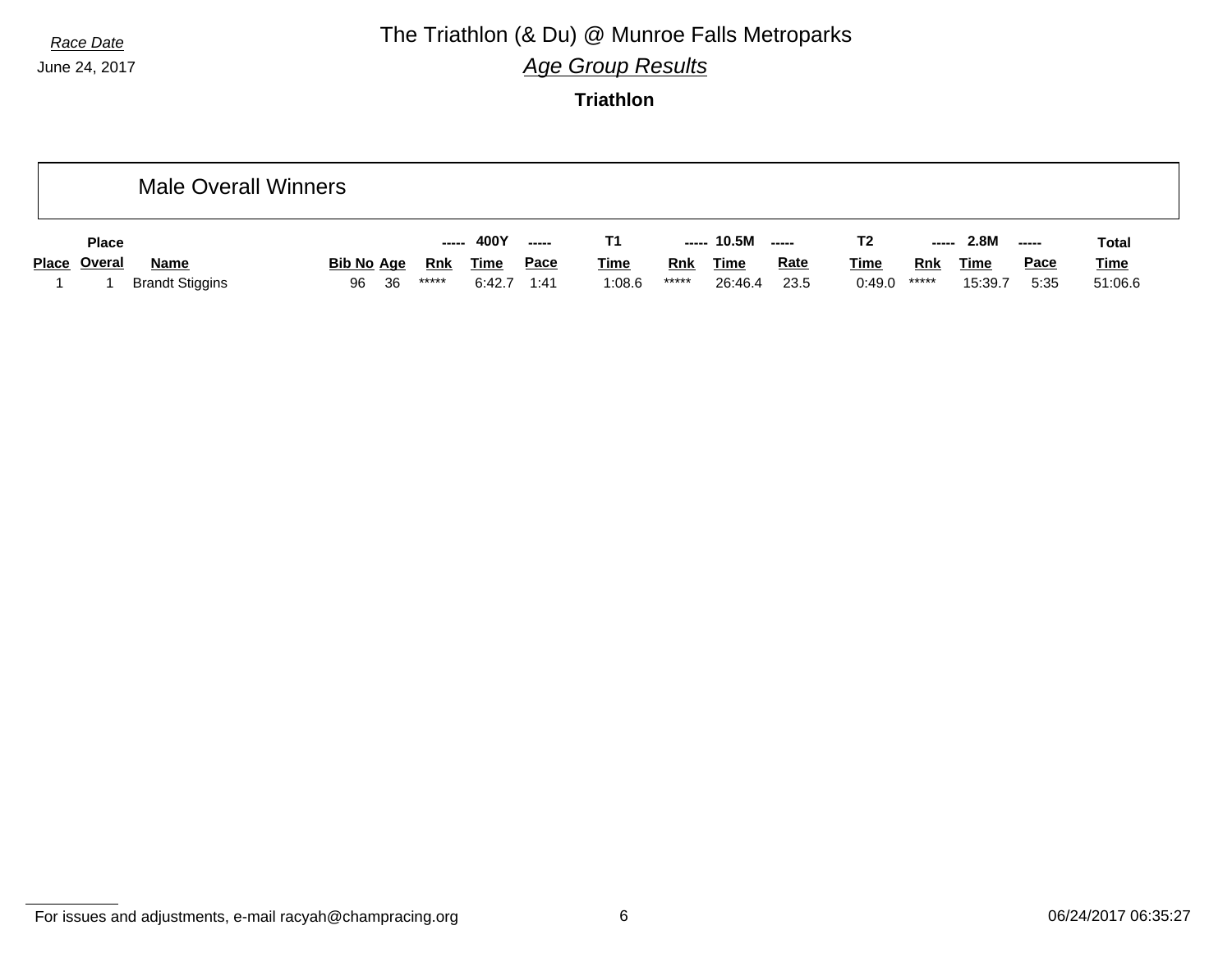## *Race Date* **The Triathlon (& Du) @ Munroe Falls Metroparks**

*Age Group Results*

|                 |               | Male 18 and Under  |                   |    |                |             |       |                |                |             |             |                |                |             |        |              |
|-----------------|---------------|--------------------|-------------------|----|----------------|-------------|-------|----------------|----------------|-------------|-------------|----------------|----------------|-------------|--------|--------------|
|                 | <b>Place</b>  |                    |                   |    |                | 400Y        | ----- | T <sub>1</sub> | -----          | 10.5M       | $---$       | T <sub>2</sub> |                | 2.8M        | ------ | <b>Total</b> |
| <b>Place</b>    | <b>Overal</b> | Name               | <b>Bib No Age</b> |    | <b>Rnk</b>     | <b>Time</b> | Pace  | <b>Time</b>    | <b>Rnk</b>     | <b>Time</b> | <b>Rate</b> | <b>Time</b>    | <b>Rnk</b>     | <b>Time</b> | Pace   | <b>Time</b>  |
| $\mathbf{1}$    | 53            | Ryan Goldfeder     | 33                | 13 | 1              | 9:02.8      | 2:16  | 2:58.0         | $\overline{1}$ | 41:25.7     | 15.2        | 1:05.3         | 1              | 19:15.0     | 6:53   | 1:13:47.0    |
|                 |               | Male 19 to 24      |                   |    |                |             |       |                |                |             |             |                |                |             |        |              |
|                 | <b>Place</b>  |                    |                   |    |                | 400Y        | ----- | T <sub>1</sub> | -----          | 10.5M       | $- - - - -$ | T <sub>2</sub> | -----          | 2.8M        | -----  | <b>Total</b> |
| <b>Place</b>    | Overal        | <b>Name</b>        | <b>Bib No Age</b> |    | <b>Rnk</b>     | <b>Time</b> | Pace  | <b>Time</b>    | Rnk            | <b>Time</b> | <b>Rate</b> | <b>Time</b>    | <b>Rnk</b>     | <b>Time</b> | Pace   | <b>Time</b>  |
| -1              | 19            | <b>Tyler Jones</b> | 45                | 24 | 1              | 6:49.9      | 1:42  | 1:43.6         | $\mathbf{1}$   | 35:22.5     | 17.8        | 0:57.5         | 1              | 18:40.3     | 6:40   | 1:03:33.9    |
|                 |               | Male 25 to 29      |                   |    |                |             |       |                |                |             |             |                |                |             |        |              |
|                 |               |                    |                   |    |                |             |       |                |                |             |             |                |                |             |        |              |
|                 | <b>Place</b>  |                    |                   |    |                | 400Y        | ----- | T <sub>1</sub> | -----          | 10.5M       | $- - - - -$ | T <sub>2</sub> | -----          | 2.8M        | -----  | <b>Total</b> |
| <b>Place</b>    | <b>Overal</b> | Name               | <b>Bib No Age</b> |    | <b>Rnk</b>     | <b>Time</b> | Pace  | <b>Time</b>    | Rnk            | <b>Time</b> | <b>Rate</b> | <b>Time</b>    | <b>Rnk</b>     | <b>Time</b> | Pace   | <b>Time</b>  |
| $\mathbf{1}$    | 9             | Kyle Hronek        | 39                | 25 | 1              | 6:16.3      | 1:34  | 1:22.1         | $\overline{1}$ | 30:35.1     | 20.6        | 0:42.0         | $\mathbf{1}$   | 18:35.9     | 6:38   | 57:31.6      |
| $\overline{2}$  | 17            | Chris Kulbago Jr   | 49                | 26 | 4              | 8:04.6      | 2:01  | 0:55.3         | 3              | 33:16.8     | 18.9        | 0:53.1         | 2              | 19:22.4     | 6:55   | 1:02:32.4    |
| 3               | 18            | <b>TJ Dickey</b>   | 19                | 25 | 2              | 6:45.1      | 1:41  | 1:28.8         | 2              | 31:34.7     | 20.0        | 0:46.6         | 6              | 22:31.5     | 8:03   | 1:03:06.8    |
| $\overline{4}$  | 24            | Lou Primozic       | 114               | 29 | 3              | 7:19.7      | 1:50  | 2:27.6         | $\overline{4}$ | 34:07.8     | 18.5        | 1:00.7         | 3              | 20:47.5     | 7:25   | 1:05:43.5    |
| 5               | 37            | Jonathan Rech      | 74                | 29 | 6              | 9:09.5      | 2:17  | 2:08.3         | 5              | 35:38.6     | 17.7        | 1:15.9         | 5              | 21:20.5     | 7:37   | 1:09:33.0    |
| $6\phantom{1}6$ | 48            | Andrew Tuesday     | 104               | 28 | $\overline{7}$ | 9:20.5      | 2:20  | 2:50.0         | 6              | 37:30.5     | 16.8        | 1:01.8         | 4              | 20:56.7     | 7:29   | 1:11:39.7    |
| $\overline{7}$  | 73            | David Graybeal     | 112               | 26 | 5              | 9:06.9      | 2:17  | 4:26.1         | $\overline{7}$ | 41:06.8     | 15.3        | 1:53.1         | $\overline{7}$ | 25:52.2     | 9:14   | 1:22:25.3    |
|                 |               | Male 30 to 34      |                   |    |                |             |       |                |                |             |             |                |                |             |        |              |
|                 | <b>Place</b>  |                    |                   |    |                | 400Y        | ----- | <b>T1</b>      | -----          | 10.5M       | -----       | T <sub>2</sub> |                | 2.8M        | -----  | <b>Total</b> |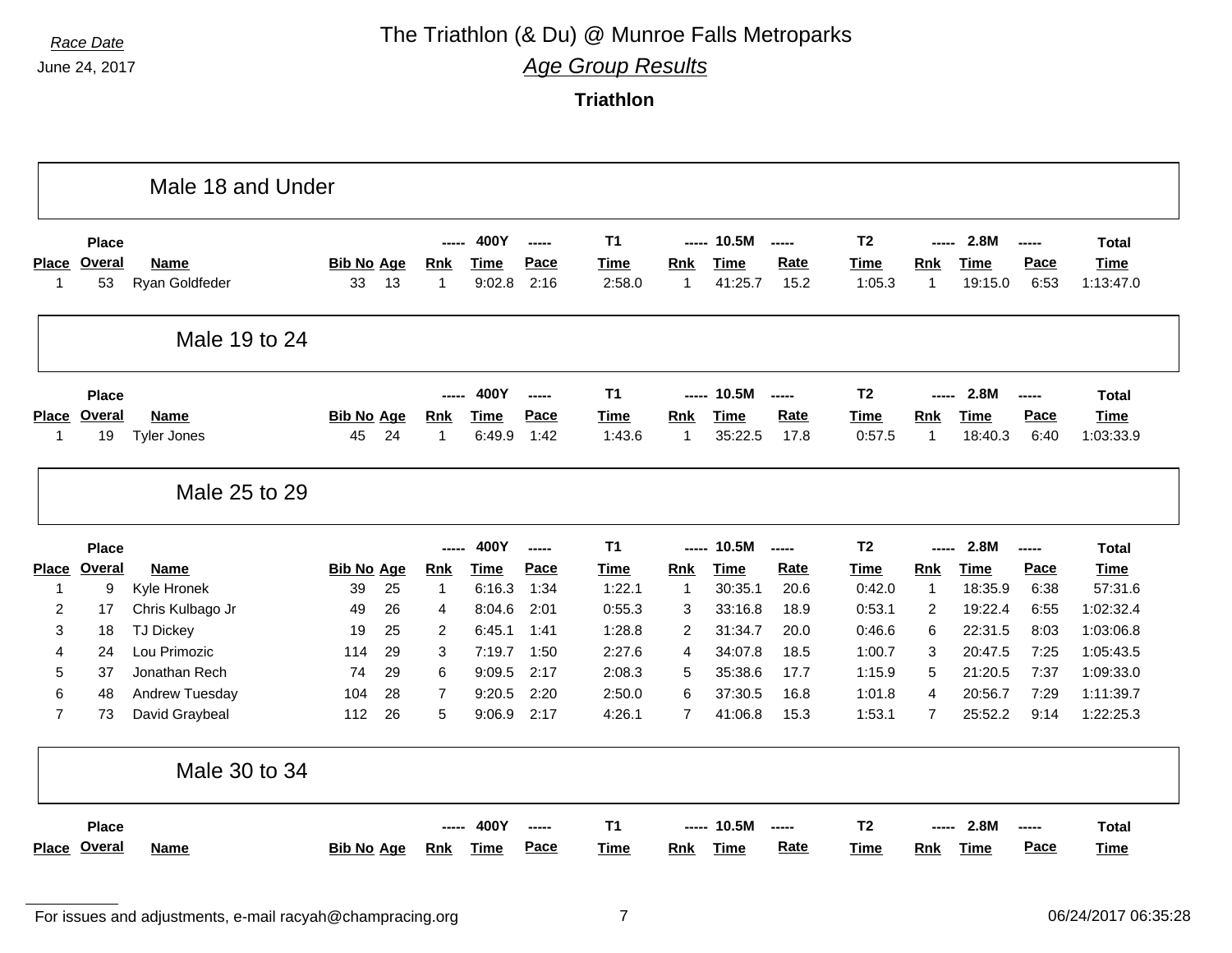June 24, 2017

#### *Race Date* **The Triathlon (& Du) @ Munroe Falls Metroparks** *Age Group Results*

**Triathlon**

|                |              | Male 30 to 34            |                   |    |       |         |       |             |               |         |       |                |            |         |       |              |  |
|----------------|--------------|--------------------------|-------------------|----|-------|---------|-------|-------------|---------------|---------|-------|----------------|------------|---------|-------|--------------|--|
|                | <b>Place</b> |                          |                   |    | ----- | 400Y    | ----- | <b>T1</b>   | -----         | 10.5M   | ----- | T <sub>2</sub> | -----      | 2.8M    |       | <b>Total</b> |  |
| <b>Place</b>   | Overal       | Name                     | <b>Bib No Age</b> |    | Rnk   | Time    | Pace  | <u>Time</u> | Rnk           | Time    | Rate  | Time           | <b>Rnk</b> | Time    | Pace  | <b>Time</b>  |  |
|                | 4            | Jeff Hohl                | 38                | 30 |       | 6:32.3  | 1:38  | 1:10.0      |               | 28:18.5 | 22.3  | 1:00.0         | 4          | 17:54.4 | 6:24  | 54:55.4      |  |
| 2              | 6            | Jeff Kavali              | 46                | 34 | 2     | 6:55.6  | 1:44  | 1:30.0      | 3.            | 31:11.1 | 20.2  | 0:42.6         | 2          | 16:23.4 | 5:51  | 56:42.8      |  |
| 3              |              | Andrew Toussant          | 103               | 33 | 4     | 7:17.6  | 1:49  | 2:05.9      | $\mathcal{P}$ | 29:42.7 | 21.2  | 1:37.8         |            | 16:06.5 | 5:45  | 56:50.6      |  |
| 4              | 10           | Jayson Allison           |                   | 34 | 3     | 7:15.3  | 1:49  | 1:21.2      | 4             | 31:22.0 | 20.1  | 0:40.2         | 3          | 17:26.8 | 6:14  | 58:05.6      |  |
| 5              | 33           | <b>Michael Ruttinger</b> | 79                | 34 |       | 9:22.0  | 2:21  | 3:03.3      | 5.            | 34:29.8 | 18.3  |                |            | 21:08.8 | 7:33  | 1:08:04.0    |  |
| 6              | 40           | Mike Love                | 57                | 31 | 5     | 8:33.0  | 2:08  | 1:37.2      | 9             | 40:23.9 | 15.6  | 0:46.1         | 5.         | 19:15.4 | 6:53  | 1:10:35.7    |  |
| $\overline{7}$ | 54           | <b>Heath Tatro</b>       | 100               | 30 | 10    | 10:19.3 | 2:35  | 3:23.2      | 8             | 39:39.1 | 15.9  | 1:08.6         | 6          | 19:17.3 | 6:53  | 1:13:47.6    |  |
| 8              | 66           | Andrew Berg              | 8                 | 33 | 9     | 10:15.1 | 2:34  | 3:42.2      | 10            | 41:56.5 | 15.0  | 1:36.8         | 8          | 21:24.6 | 7:39  | 1:18:55.4    |  |
| 9              | 68           | <b>Trevor Tippets</b>    | 102               | 33 | 6.    | 8:45.6  | 2:11  | 3:29.1      |               | 38:45.1 | 16.3  | 3:00.5         | 9          | 25:14.9 | 9:01  | 1:19:15.4    |  |
| 10             | 70           | Nicholas Hunt            | 40                | 32 | 11    | 10:35.1 | 2:39  | 1:08.5      | 6             | 37:46.4 | 16.7  | 1:20.8         | 11         | 30:03.0 | 10:44 | 1:20:54.0    |  |
| 11             | 75           | Michael Reed             | 75                | 32 | 8     | 9:29.8  | 2:22  | 2:34.7      | 11            | 42:37.6 | 14.8  | 1:15.6         | 10         | 27:35.3 | 9:51  | 1:23:33.1    |  |

Male 35 to 39

|       | <b>Place</b> |                       |                   |     | ----       | 400Y    | ----- |             | ----- | 10.5M   |      | Τ2     | ----- | 2.8M    | ----- | Total       |
|-------|--------------|-----------------------|-------------------|-----|------------|---------|-------|-------------|-------|---------|------|--------|-------|---------|-------|-------------|
| Place | Overal       | <b>Name</b>           | <b>Bib No Age</b> |     | <b>Rnk</b> | Time    | Pace  | <u>Time</u> | Rnk   | Time    | Rate | Time   | Rnk   | Time    | Pace  | <u>Time</u> |
|       | 14           | Matthew Raplenovich   | 71                | 36  | 4          | 8:52.8  | 2:13  | 1:28.9      |       | 30:10.2 | 20.9 | 0:58.6 | 2     | 19:43.3 | 7:03  | 1:01:13.9   |
|       | 25           | Chris Martino         | 61                | 39  |            | 7:55.9  | 1:59  | 1:17.9      | 4     | 34:47.7 | 18.1 | 1:04.9 | 3     | 20:42.5 | 7:24  | 1:05:49.3   |
|       | 26           | Steve Zenar           | 108               | -38 |            | 7:50.3  | 1:58  | 1:30.6      | 3     | 34:38.4 | 18.2 | 0:50.7 | 4     | 21:13.4 | 7:35  | 1:06:03.7   |
| 4     | 30           | William Spellman      | 91                | 39  | 5          | 10:16.3 | 2:34  | 2:12.0      |       | 34:18.5 | 18.4 | 1:14.7 |       | 19:20.6 | 6:54  | 1:07:22.2   |
| 5     | 43           | <b>Bill McCartney</b> | 62                | -37 |            | 8:44.6  | 2:11  | 1:34.0      | 5.    | 36:55.2 | 17.1 | 0:46.0 | 6     | 23:06.8 | 8:15  | 1:11:06.8   |
| 6     | 67           | <b>Brady Steineck</b> | 94                | -35 | 6          | 10:33.9 | 2:38  | 3:21.8      | 6.    | 41:23.5 | 15.2 | 2:11.0 | 5     | 21:26.8 | 7:39  | 1:18:57.2   |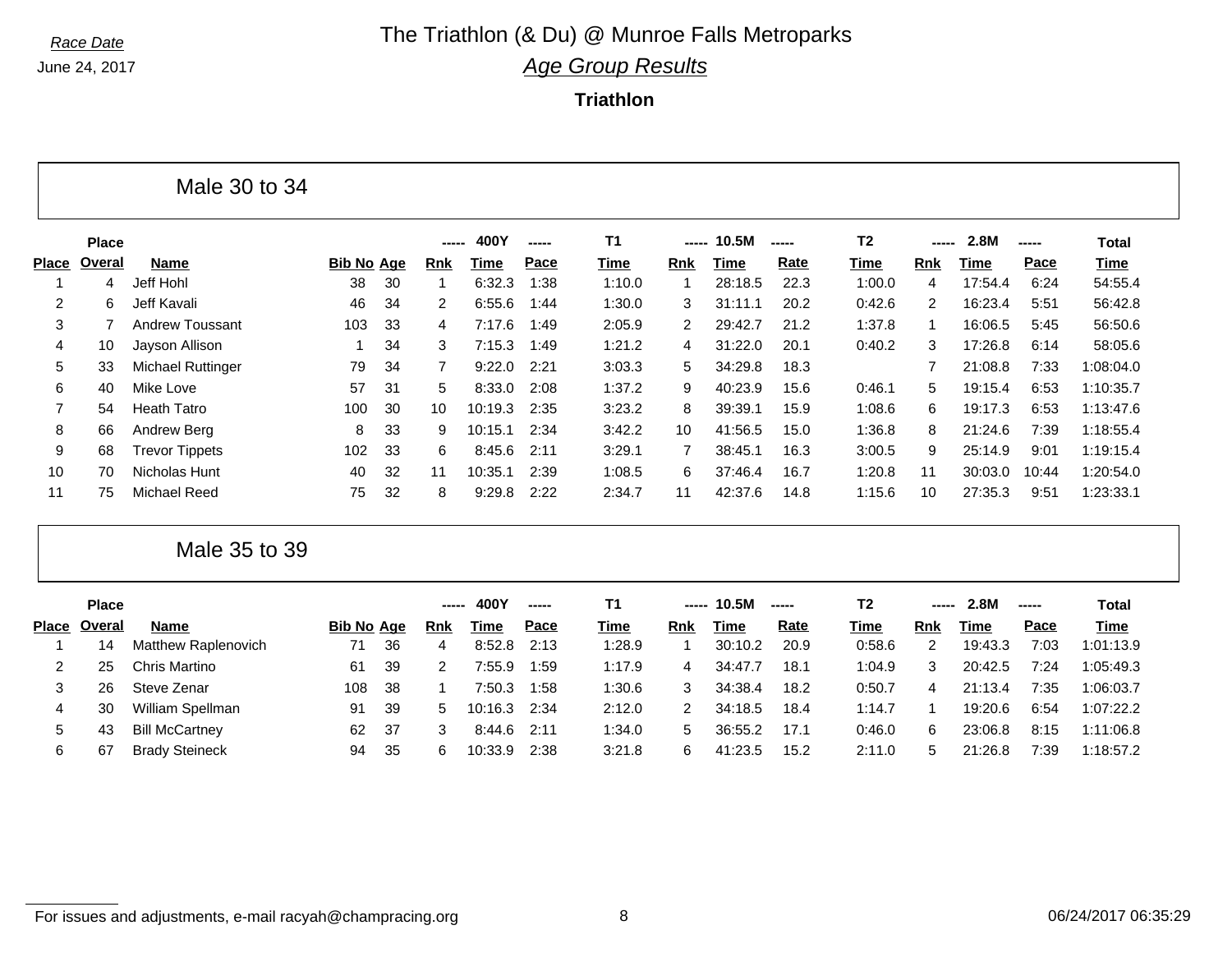June 24, 2017

#### *Race Date* **The Triathlon (& Du) @ Munroe Falls Metroparks** *Age Group Results*

|                |               | Male 40 to 44          |                   |    |                |             |               |                |                |             |       |                |                |             |               |              |
|----------------|---------------|------------------------|-------------------|----|----------------|-------------|---------------|----------------|----------------|-------------|-------|----------------|----------------|-------------|---------------|--------------|
|                | <b>Place</b>  |                        |                   |    |                | 400Y        | -----         | <b>T1</b>      | -----          | 10.5M       | ----- | T <sub>2</sub> | -----          | 2.8M        | $- - - - -$   | <b>Total</b> |
| <b>Place</b>   | <b>Overal</b> | Name                   | <b>Bib No Age</b> |    | <b>Rnk</b>     | <b>Time</b> | Pace          | <b>Time</b>    | Rnk            | <b>Time</b> | Rate  | <b>Time</b>    | Rnk            | <b>Time</b> | Pace          | <b>Time</b>  |
| $\overline{1}$ | 2             | <b>Gabriel Piriz</b>   | 70                | 40 | $\mathbf 1$    | 6:41.5      | 1:40          | 0:50.1         | 3              | 28:07.6     | 22.4  | 0:40.8         | 1              | 16:28.3     | 5:53          | 52:48.4      |
| 2              | 3             | Joshua Barry           | 130               | 43 | 2              | 7:14.9      | 1:49          | 1:01.4         | -1             | 27:12.8     | 23.2  | 0:43.1         | 2              | 17:08.7     | 6:07          | 53:21.0      |
| 3              | 8             | <b>Mike Amonett</b>    | 2                 | 43 | 5              | 9:22.0      | 2:21          | 1:49.6         | $\overline{2}$ | 27:39.9     | 22.8  | 0:46.5         | 4              | 17:32.7     | 6:16          | 57:10.9      |
| 4              | 11            | <b>Tommy Schmitt</b>   | 83                | 40 | 4              | 9:01.1      | 2:15          | 1:33.3         | $\overline{4}$ | 29:49.9     | 21.1  | 1:14.1         | 3              | 17:31.5     | 6:15          | 59:10.0      |
| 5              | 31            | <b>Bob Martin</b>      | 136               | 40 | 6              | 9:25.0      | 2:21          | 2:08.1         | 5              | 34:09.2     | 18.4  | 1:14.0         | 5              | 20:38.2     | 7:22          | 1:07:34.6    |
| 6              | 41            | <b>Brian Goodchild</b> | 34                | 44 | $\overline{7}$ | 9:31.8      | 2:23          | 1:56.9         | 6              | 36:57.6     | 17.1  | 0:42.1         | $\overline{7}$ | 21:29.4     | 7:40          | 1:10:38.0    |
| $\overline{7}$ | 47            | <b>Greg Goldfeder</b>  | 32                | 44 | 3              | 8:42.5      | 2:11          | 2:06.6         | 7              | 37:41.6     | 16.7  | 2:01.7         | 6              | 21:02.0     | 7:31          | 1:11:34.7    |
|                |               | Male 45 to 49          |                   |    |                |             |               |                |                |             |       |                |                |             |               |              |
|                | <b>Place</b>  |                        |                   |    |                | 400Y        | -----         | T <sub>1</sub> | -----          | 10.5M       | ----- | T <sub>2</sub> |                | 2.8M        | $- - - - -$   | <b>Total</b> |
| <b>Place</b>   | <b>Overal</b> | <b>Name</b>            | <b>Bib No Age</b> |    | <b>Rnk</b>     | <b>Time</b> | Pace          | <b>Time</b>    | <b>Rnk</b>     | <b>Time</b> | Rate  | <b>Time</b>    | <b>Rnk</b>     | <b>Time</b> | Pace          | <b>Time</b>  |
| $\overline{1}$ | 5             | <b>Andrew Talbot</b>   | 111               | 48 |                |             |               |                |                |             |       |                | 3              | 55:03.0     | 3:11          | 55:03.0      |
| $\overline{c}$ | 29            | Daniel Harvey          | 36                | 49 | -1             | 9:13.7      | 2:18          | 2:20.7         | $\overline{2}$ | 34:49.6     | 18.1  |                | 1              | 20:47.5     | 7:25          | 1:07:11.7    |
| 3              | 36            | <b>Gregory Oswald</b>  | 154               | 48 | $\overline{2}$ | 9:21.3      | 2:20          | 3:30.8         | -1             | 32:45.3     | 19.2  | 1:50.4         | 2              | 21:13.1     | 7:35          | 1:08:41.0    |
|                |               | Male 50 to 54          |                   |    |                |             |               |                |                |             |       |                |                |             |               |              |
|                | <b>Place</b>  |                        |                   |    |                | 400Y        | $\frac{1}{2}$ | T <sub>1</sub> | -----          | 10.5M       | $---$ | T <sub>2</sub> |                | 2.8M        | $\frac{1}{2}$ | <b>Total</b> |
|                | <b>Overal</b> | Name                   | <b>Bib No Age</b> |    | <b>Rnk</b>     | <b>Time</b> | Pace          | <b>Time</b>    | <b>Rnk</b>     | <b>Time</b> | Rate  | <b>Time</b>    | <b>Rnk</b>     | <b>Time</b> | Pace          | <b>Time</b>  |
| <b>Place</b>   |               | Vern Blaze             | 12                | 54 | $\mathbf 1$    | 6:41.1      | 1:40          | 1:04.1         | $\overline{2}$ | 33:06.6     | 19.0  | 1:00.6         | $\mathbf{1}$   | 18:19.0     | 6:33          | 1:00:11.5    |
| -1             | 12            |                        |                   |    |                |             |               |                |                |             |       |                |                |             |               |              |
| 2              | 13            | <b>Chris Bechtel</b>   | $\overline{7}$    | 51 | 2              | 7:20.6      | 1:50          | 1:42.5         | -1             | 32:04.3     | 19.6  | 0:49.7         | 2              | 19:11.1     | 6:51          | 1:01:08.4    |
| 3              | 50            | Christopher Ivary      | 42                | 50 | 3              | 9:28.1      | 2:22          | 2:03.8         | 3              | 34:31.0     | 18.3  | 1:18.6         | 5              | 25:06.4     | 8:58          | 1:12:28.1    |
| 4              | 69            | Chet Jarosz            | 43                | 50 | 4              | 9:33.9      | 2:23          | 4:14.1         | 4              | 39:48.4     | 15.8  | 2:07.5         | 3              | 23:42.6     | 8:28          | 1:19:26.7    |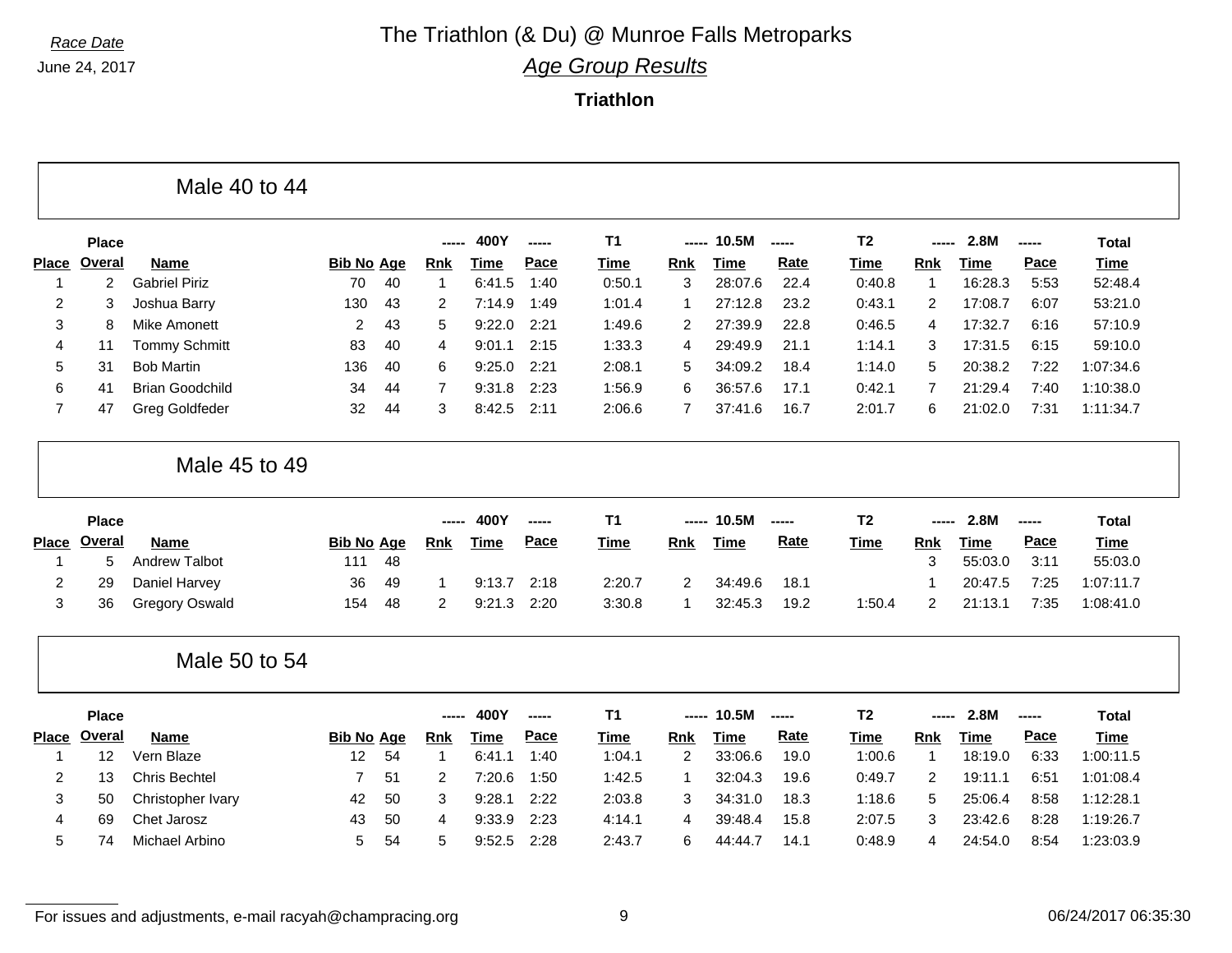June 24, 2017

## *Race Date* **The Triathlon (& Du) @ Munroe Falls Metroparks**

*Age Group Results*

**Triathlon**

|                |               | Male 55 to 59         |                   |    |                |             |        |                |                |             |        |                |                |             |        |              |
|----------------|---------------|-----------------------|-------------------|----|----------------|-------------|--------|----------------|----------------|-------------|--------|----------------|----------------|-------------|--------|--------------|
|                | <b>Place</b>  |                       |                   |    |                | 400Y        | ------ | T <sub>1</sub> |                | 10.5M       | -----  | T <sub>2</sub> |                | 2.8M        | ------ | <b>Total</b> |
| <b>Place</b>   | <b>Overal</b> | <b>Name</b>           | <b>Bib No Age</b> |    | Rnk            | <b>Time</b> | Pace   | <b>Time</b>    | Rnk            | <b>Time</b> | Rate   | <b>Time</b>    | <b>Rnk</b>     | <b>Time</b> | Pace   | <b>Time</b>  |
| $\mathbf 1$    | 21            | John Lanese           | 50                | 56 | $\overline{1}$ | 8:14.8      | 2:04   | 2:03.2         | 1              | 32:48.8     | 19.2   | 1:04.3         | $\overline{1}$ | 19:54.1     | 7:06   | 1:04:05.3    |
| $\overline{c}$ | 32            | <b>Michael Gintz</b>  | 173               | 58 | 5              | 9:29.4      | 2:22   | 1:56.5         | 4              | 34:40.3     | 18.2   | 1:32.9         | $\overline{2}$ | 20:03.7     | 7:10   | 1:07:43.1    |
| 3              | 35            | Paul Miotto           | 64                | 55 | 4              | 9:24.3      | 2:21   | 1:45.8         | 3              | 34:35.5     | 18.2   | 1:14.1         | 3              | 21:16.9     | 7:36   | 1:08:16.8    |
| 4              | 45            | Joseph Kost III       | 48                | 58 | 2              | 8:47.9      | 2:12   | 2:17.1         | $\overline{2}$ | 33:18.0     | 18.9   | 1:55.1         | 5              | 24:51.2     | 8:53   | 1:11:09.6    |
| 5              | 56            | <b>Brian Bloom</b>    | 13                | 58 | 3              | 9:15.7      | 2:19   | 2:57.0         | 5              | 36:31.7     | 17.3   | 1:46.5         | 4              | 24:39.6     | 8:48   | 1:15:10.6    |
|                |               | Male 60 to 64         |                   |    |                |             |        |                |                |             |        |                |                |             |        |              |
|                | <b>Place</b>  |                       |                   |    | -----          | 400Y        | ------ | <b>T1</b>      | -----          | 10.5M       | ------ | <b>T2</b>      |                | 2.8M        | -----  | <b>Total</b> |
| <b>Place</b>   | Overal        | <b>Name</b>           | <b>Bib No Age</b> |    | <b>Rnk</b>     | <b>Time</b> | Pace   | <b>Time</b>    | <b>Rnk</b>     | <b>Time</b> | Rate   | <b>Time</b>    | <b>Rnk</b>     | <b>Time</b> | Pace   | Time         |
| $\mathbf 1$    | 15            | Joe Sliman            | 88                | 62 | 2              | 9:19.3      | 2:20   | 1:54.8         | $\mathbf{1}$   | 30:14.6     | 20.8   | 1:18.0         | $\overline{1}$ | 18:30.3     | 6:36   | 1:01:17.2    |
| $\overline{c}$ | 72            | Doug Talley           | 98                | 63 |                | 9:17.1      | 2:19   | 3:36.7         | 3              | 43:18.2     | 14.5   | 1:15.6         | 2              | 24:56.4     | 8:54   | 1:22:24.2    |
| 3              | 81            | <b>Brien Shanahan</b> | 87                | 63 | 3              | 10:48.6     | 2:42   | 2:36.4         | 2              | 41:04.0     | 15.3   | 1:58.0         | 3              | 31:49.5     | 11:22  | 1:28:16.8    |
| $\overline{4}$ | 92            | <b>Tom Dickey</b>     | 18                | 61 | 4              | 14:07.4     | 3:32   | 3:18.0         | 4              | 43:51.8     | 14.4   | 2:47.1         | 4              | 38:28.8     | 13:44  | 1:42:33.2    |
|                |               | Male 65 to 69         |                   |    |                |             |        |                |                |             |        |                |                |             |        |              |
|                | <b>Place</b>  |                       |                   |    | -----          | 400Y        | -----  | T1             | -----          | 10.5M       | -----  | T <sub>2</sub> | -----          | 2.8M        | -----  | <b>Total</b> |
| <b>Place</b>   | Overal        | <b>Name</b>           | <b>Bib No Age</b> |    | <b>Rnk</b>     | <b>Time</b> | Pace   | <b>Time</b>    | <b>Rnk</b>     | <b>Time</b> | Rate   | <b>Time</b>    | <b>Rnk</b>     | <b>Time</b> | Pace   | Time         |
| -1             | 51            | <b>Bob Gerber</b>     | 28                | 67 | 3              | 10:24.8     | 2:36   | 2:25.9         | 3              | 36:42.4     | 17.2   | 1:53.0         | $\overline{1}$ | 21:06.0     | 7:32   | 1:12:32.3    |
| $\overline{2}$ | 52            | Jeff Nelson           | 68                | 67 | -1             | 8:30.0      | 2:08   | 3:00.0         | 2              | 36:25.7     | 17.3   | 1:32.9         | 2              | 24:02.8     | 8:35   | 1:13:31.5    |
| 3              | 61            | <b>Bill Lowery</b>    | 58                | 67 | 2              | 9:49.4      | 2:27   | 2:31.2         | -1             | 35:51.9     | 17.6   | 1:56.5         | 3              | 26:54.1     | 9:36   | 1:17:03.3    |
|                |               |                       |                   |    |                |             |        |                |                |             |        |                |                |             |        |              |

For issues and adjustments, e-mail racyah@champracing.org 10 06/24/2017 06:35:30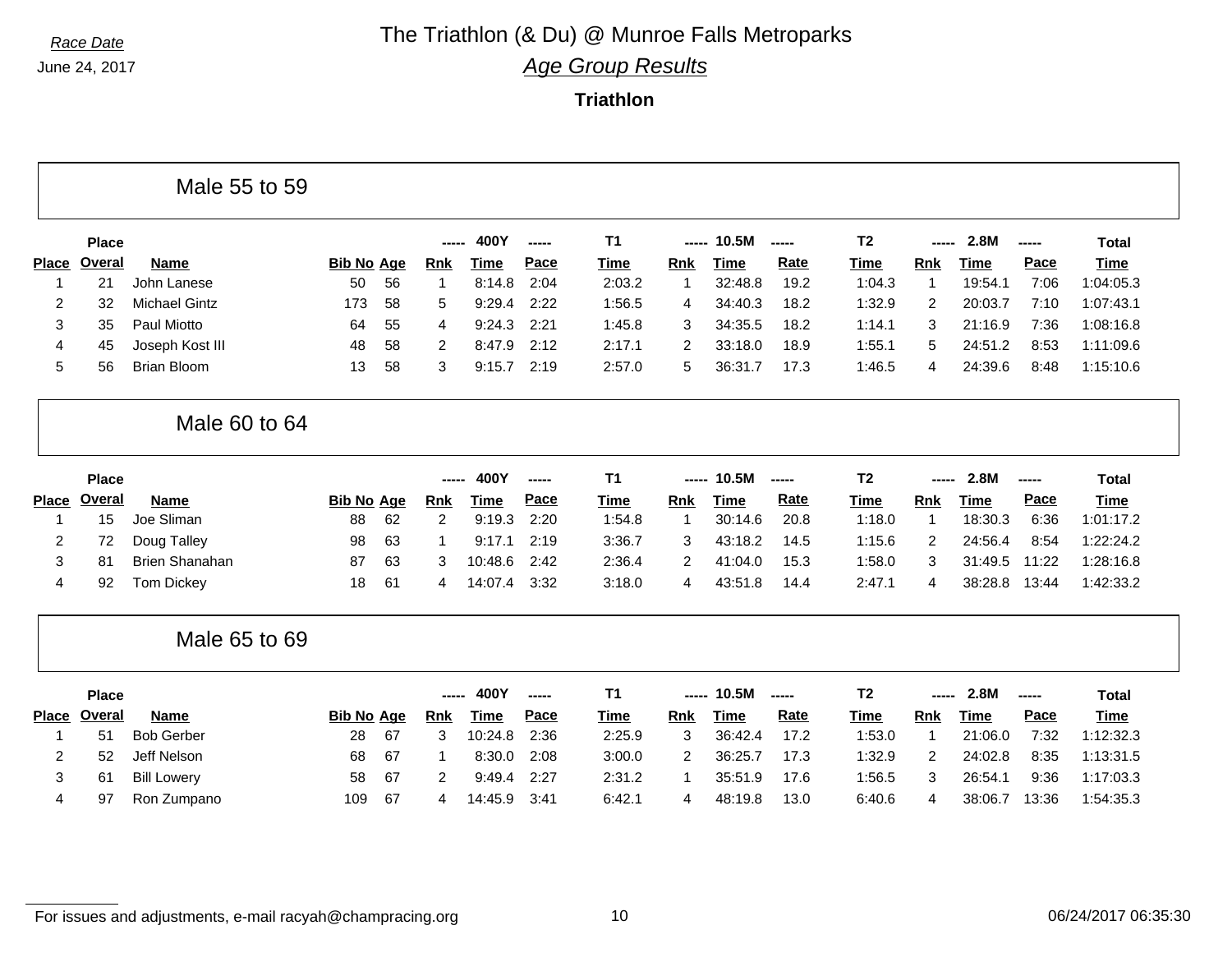## *Race Date* **The Triathlon (& Du) @ Munroe Falls Metroparks**

*Age Group Results*

**Triathlon**

|              |              | Male 70 and Over  |    |     |            |             |      |             |            |                   |             |                |            |             |             |             |
|--------------|--------------|-------------------|----|-----|------------|-------------|------|-------------|------------|-------------------|-------------|----------------|------------|-------------|-------------|-------------|
| <b>Place</b> |              |                   |    |     |            | ----- 400Y  |      | Τ1          |            | ----- 10.5M ----- |             | T <sub>2</sub> |            | $--- 2.8M$  | ------      | Total       |
| Place Overal | <b>Name</b>  | <u>Bib No_Age</u> |    |     | <b>Rnk</b> | <b>Time</b> | Pace | <b>Time</b> | <b>Rnk</b> | <b>Time</b>       | <b>Rate</b> | <u>Time</u>    | <u>Rnk</u> | <b>Time</b> | <b>Pace</b> | <b>Time</b> |
| 100          | Harley Gheen |                   | 29 | -78 |            | 15:49.8     | 3:57 | 8:22.5      |            | 57:21.9           | 11.0        | 2:39.0         |            | 41:26.1     | 14:48       | 2:05:39.6   |

For issues and adjustments, e-mail racyah@champracing.org 11 1 and 11 06/24/2017 06:35:30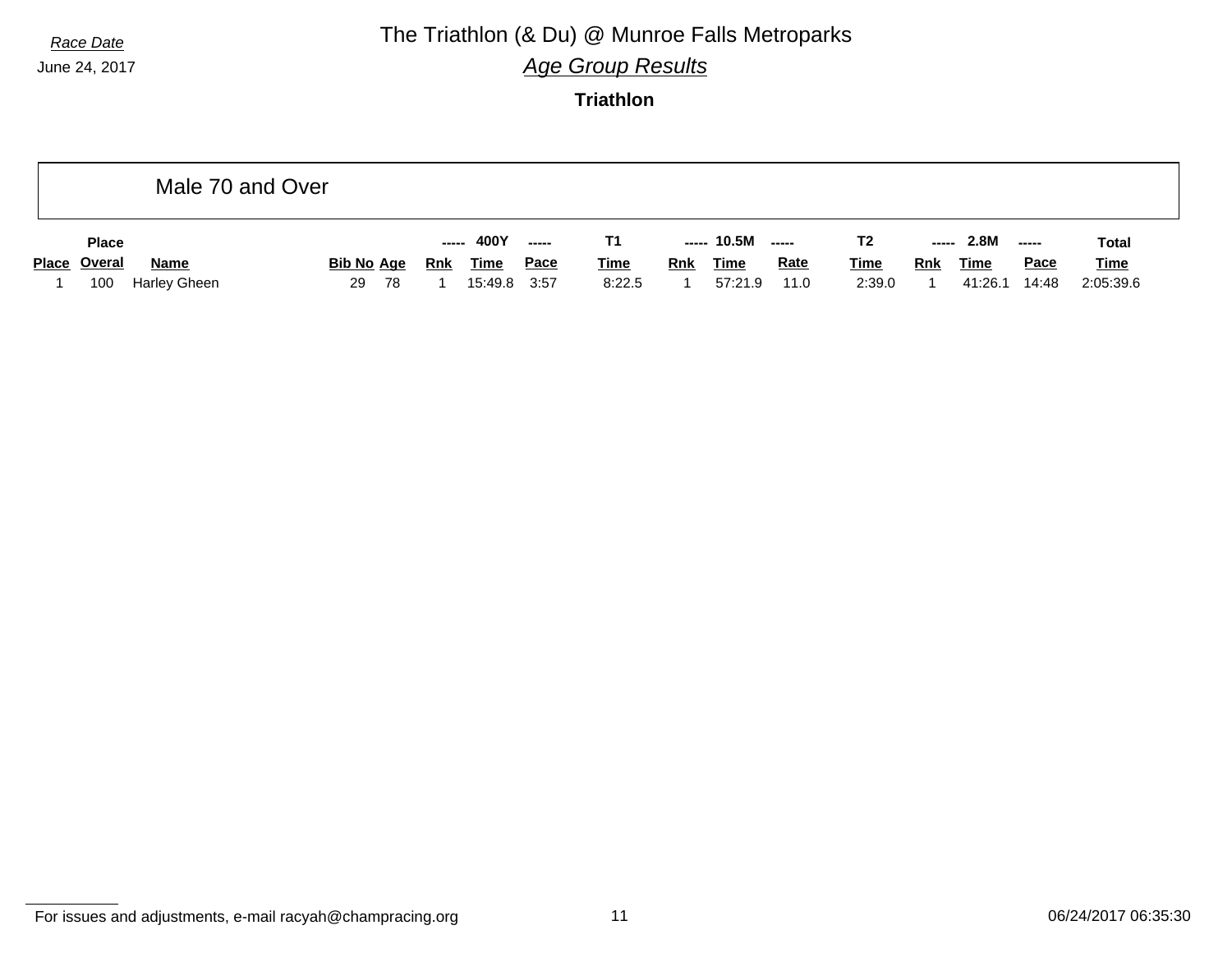### *Race Date* **The Triathlon (& Du) @ Munroe Falls Metroparks** *Age Group Results*

**Triathlon CLY**

|       | Male 99 and Under |                          |                   |     |            |               |      |           |               |         |       |        |     |         |       |             |
|-------|-------------------|--------------------------|-------------------|-----|------------|---------------|------|-----------|---------------|---------|-------|--------|-----|---------|-------|-------------|
|       | <b>Place</b>      |                          |                   |     | -----      | 400Y          |      | <b>T1</b> | -----         | 10.5M   | ----- | T2     |     | 2.8M    | ----- | Total       |
| Place | Overal            | Name                     | <b>Bib No Age</b> |     | <b>Rnk</b> | Time          | Pace | Time      | <b>Rnk</b>    | Time    | Rate  | Time   | Rnk | Time    | Pace  | <u>Time</u> |
|       |                   | Tim Chylik               | 16                | -37 |            | 40:33.3 10:08 |      |           |               | 30:22.0 | 20.7  |        |     | 22:24.3 | 8:00  | 1:01:44.4   |
| 2     | 2                 | Mark Tanner              | 99                | 45  |            | 7:21.3        | 1:50 | 1:44.6    | 3             | 33:40.9 | 18.7  | 1:25.5 |     | 21:33.0 | 7:42  | 1:05:45.5   |
| 3     | 3                 | Derek Drayer             | 22                | 40  | 3          | 8:52.1        | 2:13 | 2:20.3    | $\mathcal{P}$ | 33:36.3 | 18.8  | 2:00.2 | 3   | 23:05.5 | 8:15  | 1:09:54.7   |
| 4     | 4                 | Craig Melnick            | 63                | 42  | 4          | 8:56.7        | 2:14 | 2:55.5    | 4             | 34:32.8 | 18.2  | 2:20.2 | 4   | 24:45.6 | 8:50  | 1:13:31.0   |
| 5     | 5.                | <b>Bob Schmidt</b>       | 157               | -62 | 5          | 9:08.2        | 2:17 | 1:05.1    |               | 37:39.3 | 16.7  | 1:55.5 | 5   | 26:08.3 | 9:20  | 1:15:56.6   |
| 6     | 6                 | Francis Bigowsky         | 9                 | 40  | 6          | 11:30.3       | 2:53 | 3:02.7    | 5.            | 34:52.3 | 18.1  | 1:25.7 | 6   | 27:19.3 | 9:45  | 1:18:10.5   |
|       |                   | <b>Chester Kieliszek</b> | 47                | 43  | 2          | 8:26.4        | 2:07 | 2:14.3    | 6             | 37:36.3 | 16.8  | 2:39.1 |     | 30:11.9 | 10:47 | 1:21:08.3   |

For issues and adjustments, e-mail racyah@champracing.org 12 06/24/2017 06:35:31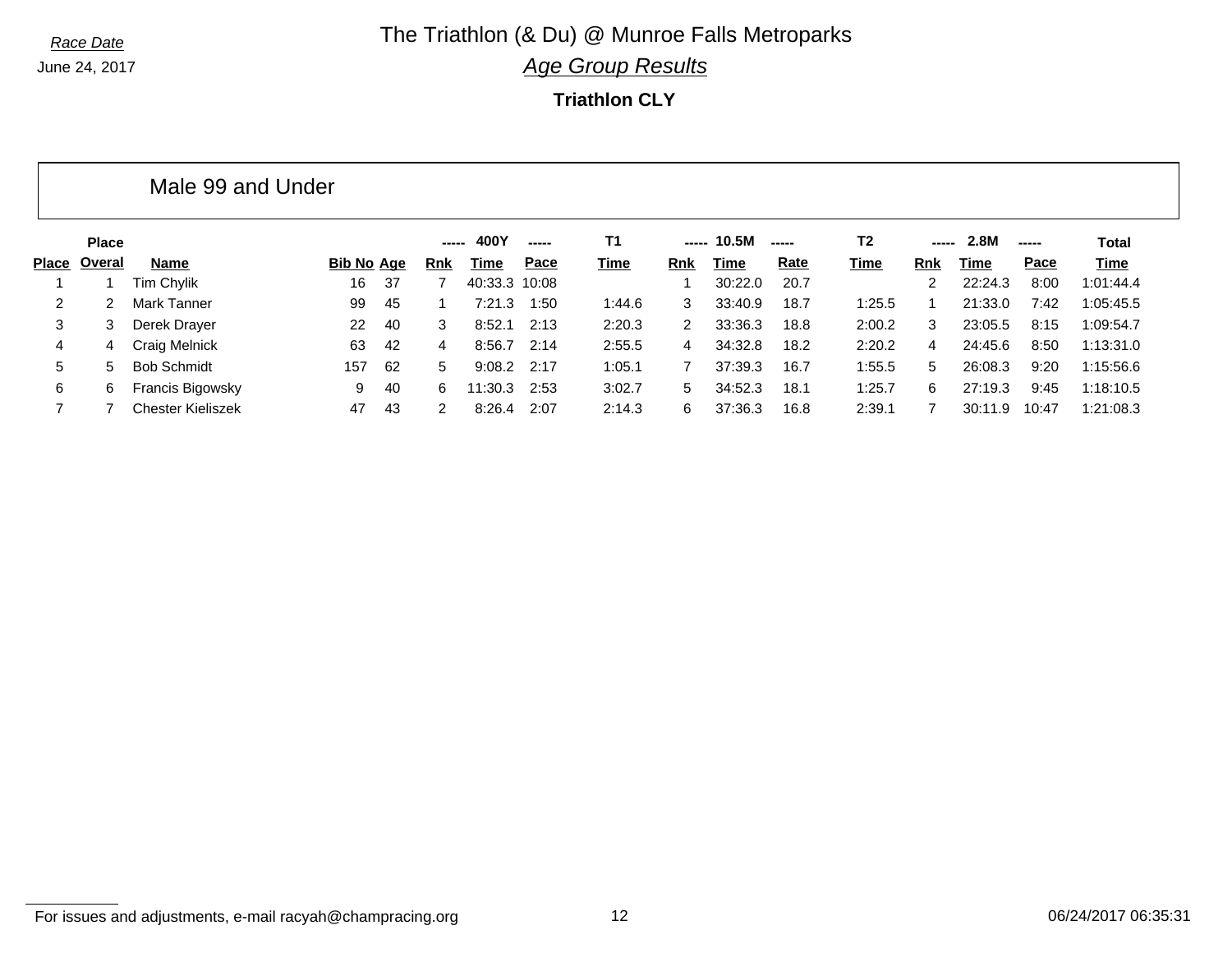*Race Date* **The Triathlon (& Du) @ Munroe Falls Metroparks** *Age Group Results*

**Triathlon ATH**

|              | Female 99 and Under |                  |                   |            |             |             |             |     |             |                          |             |       |         |             |             |
|--------------|---------------------|------------------|-------------------|------------|-------------|-------------|-------------|-----|-------------|--------------------------|-------------|-------|---------|-------------|-------------|
|              | <b>Place</b>        |                  |                   |            | 400Y        | ------      | Т1          |     | ----- 10.5M | $\overline{\phantom{a}}$ | T2          | ----- | 2.8M    | ------      | Total       |
| <b>Place</b> | Overal              | <b>Name</b>      | <b>Bib No Age</b> | <b>Rnk</b> | <u>Time</u> | <u>Pace</u> | <b>Time</b> | Rnk | <u>Time</u> | <b>Rate</b>              | <b>Time</b> | Rnk   | Time    | <b>Pace</b> | <b>Time</b> |
|              |                     | Ruqaiijah Yearby | 107<br>-43        |            | 10:28.5     | 2:37        | 1:56.9      |     | 39:01.3     | 16.1                     | 1:34.9      |       | 25:06.9 | 8:58        | 1:18:08.6   |
|              |                     | Amy Mango        | 39<br>59          |            | 12:28.0     | 3:07        | 4:12.0      |     | 57:45.6     | 10.9                     | 2:19.7      |       | 43:51.3 | 15:40       | 2:00:36.8   |

For issues and adjustments, e-mail racyah@champracing.org 13 06/24/2017 06:35:31